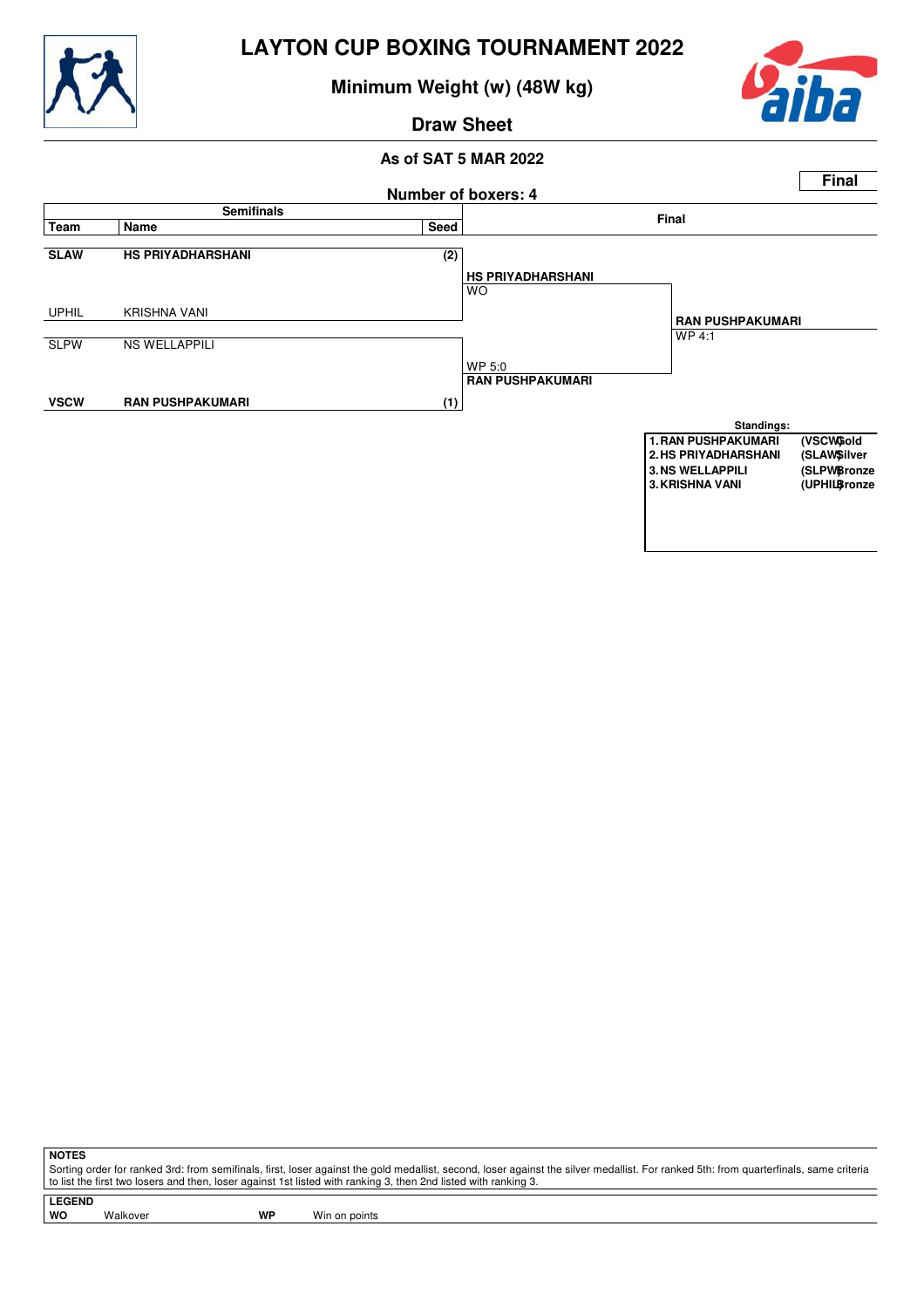

**Bantam Weight (w) (54W kg)**



**Draw Sheet**

## **As of SAT 5 MAR 2022**



**NOTES**

Sorting order for ranked 3rd: from semifinals, first, loser against the gold medallist, second, loser against the silver medallist. For ranked 5th: from quarterfinals, same criteria to list the first two losers and then, loser against 1st listed with ranking 3, then 2nd listed with ranking 3.

**LEGEND**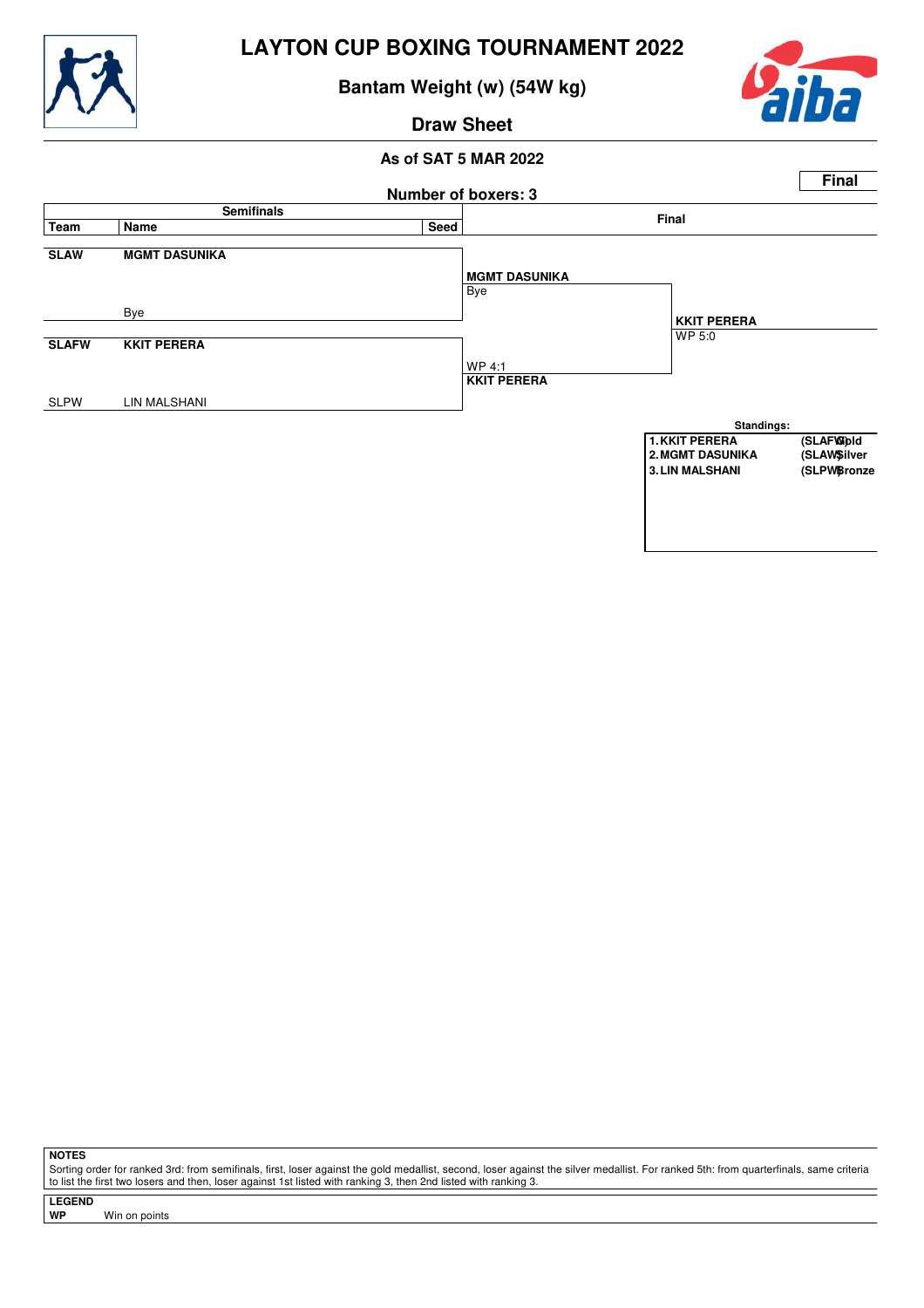

**Feather Weight (w) (57W kg)**



## **Draw Sheet**

#### **As of SAT 5 MAR 2022**

|              |                    |                            |                    | <b>Final</b> |
|--------------|--------------------|----------------------------|--------------------|--------------|
|              |                    | <b>Number of boxers: 2</b> |                    |              |
|              |                    | <b>Finals</b>              |                    |              |
| Team         | Name               | Seed                       |                    |              |
|              |                    |                            |                    |              |
| <b>SLAFW</b> | <b>MPSS COORAY</b> | (1)                        |                    |              |
|              |                    |                            | <b>MPSS COORAY</b> |              |
|              |                    |                            | ABD R3             |              |
| <b>FLEXI</b> | <b>BU SEWWANDI</b> |                            |                    |              |
|              |                    |                            | Bout               |              |

**Standings: 1. MPSS COORAY** (SLAFW)<br>2. BU SEWWANDI (FLEXISilver **2.BU SEWWANDI** 

**NOTES**

Sorting order for ranked 3rd: from semifinals, first, loser against the gold medallist, second, loser against the silver medallist. For ranked 5th: from quarterfinals, same criteria to list the first two losers and then, loser against 1st listed with ranking 3, then 2nd listed with ranking 3.

**LEGEND**

Abandon **Rn** Round number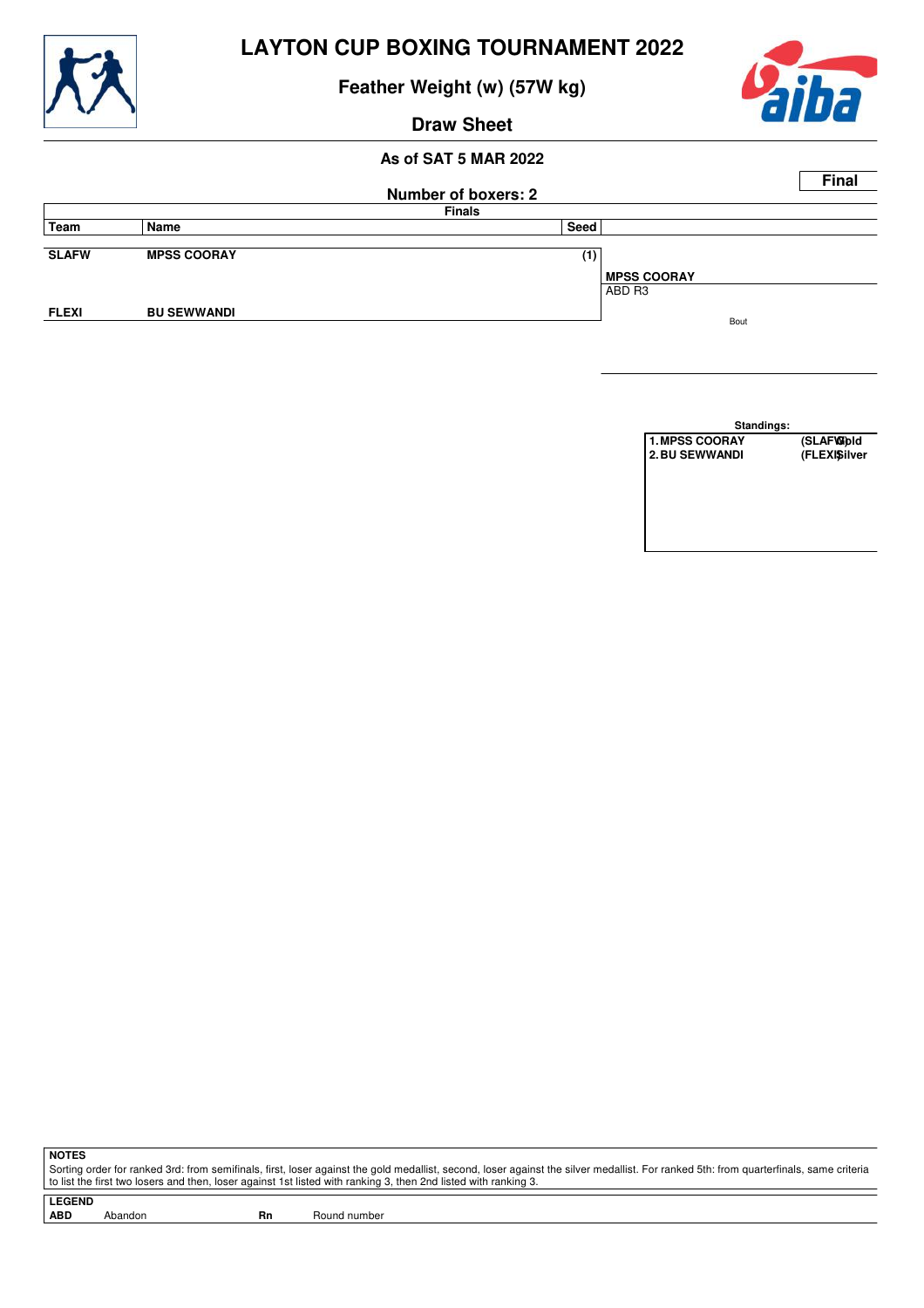

**Light Heavy Weight (w) (81W kg)**



# **Draw Sheet**

## **As of SAT 5 MAR 2022**

|              |                          |                            |                    | <b>Final</b> |
|--------------|--------------------------|----------------------------|--------------------|--------------|
|              |                          | <b>Number of boxers: 2</b> |                    |              |
|              |                          | <b>Finals</b>              |                    |              |
| Team         | Name                     | Seed                       |                    |              |
|              |                          |                            |                    |              |
| <b>FLEXI</b> | <b>GGAM JAYASINGHA</b>   |                            |                    |              |
|              |                          |                            | KAGN KALUARACHCHI  |              |
|              |                          |                            | RSC R <sub>2</sub> |              |
| <b>SLAFW</b> | <b>KAGN KALUARACHCHI</b> |                            | Bout               |              |
|              |                          |                            |                    |              |
|              |                          |                            |                    |              |

**Standings:**

1. KAGN KALUARACHCHI (SLAF**W**)dd<br>2. GGAM JAYASINGHA (FLEXISilver **2. GGAM JAYASINGHA** 

**NOTES**

Sorting order for ranked 3rd: from semifinals, first, loser against the gold medallist, second, loser against the silver medallist. For ranked 5th: from quarterfinals, same criteria to list the first two losers and then, loser against 1st listed with ranking 3, then 2nd listed with ranking 3.

**LEGEND**

Round number **RSC** Referee Stops Contest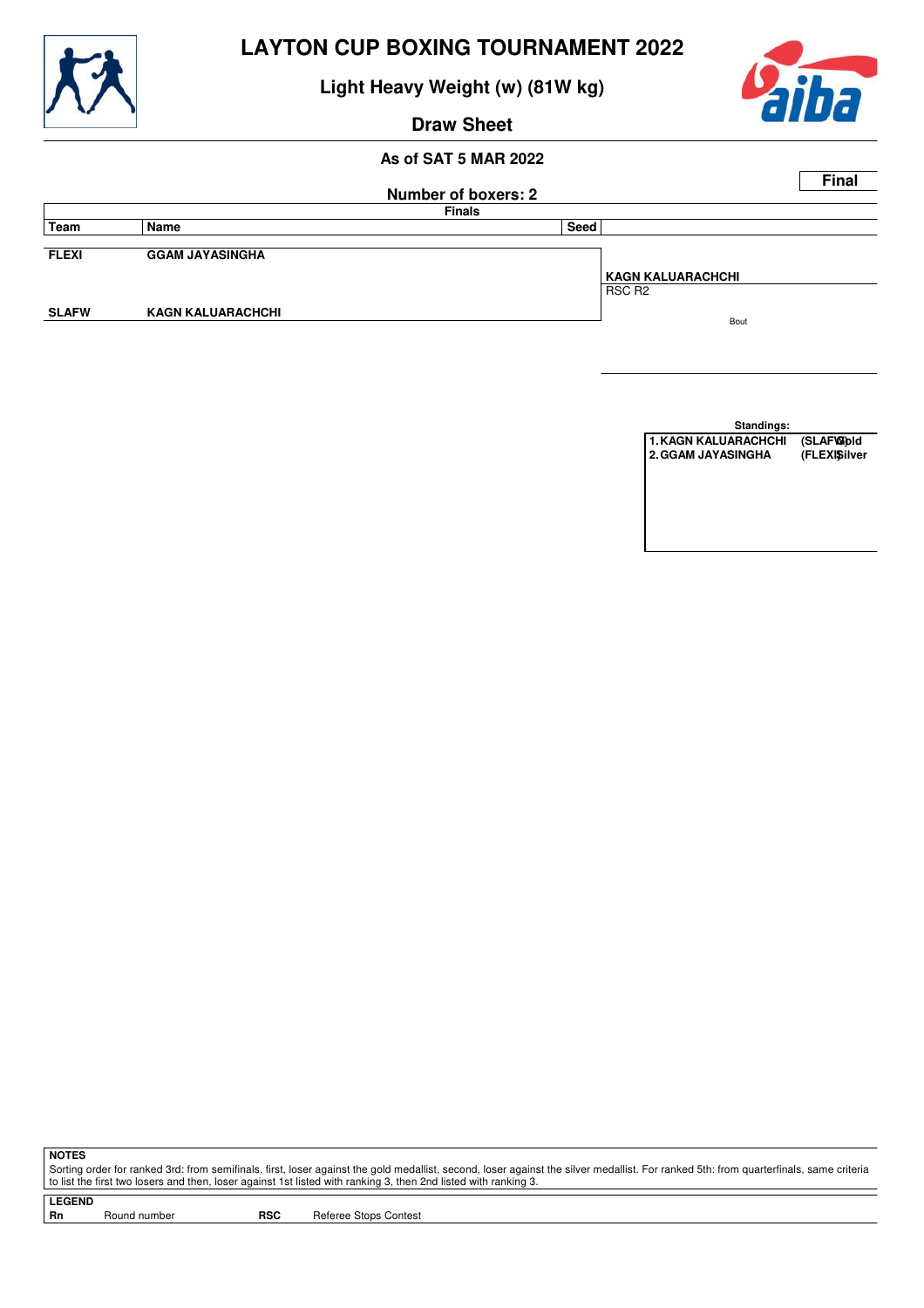

**Minimum Weight (m) (48M kg)**



**Draw Sheet**

#### **As of SAT 5 MAR 2022**



| 5. AC BANDARA       | (SLAF) |
|---------------------|--------|
| 5. N NADEEKA KUMARA | (SLAR) |

**NOTES**

Sorting order for ranked 3rd: from semifinals, first, loser against the gold medallist, second, loser against the silver medallist. For ranked 5th: from quarterfinals, same criteria to list the first two losers and then, loser against 1st listed with ranking 3, then 2nd listed with ranking 3.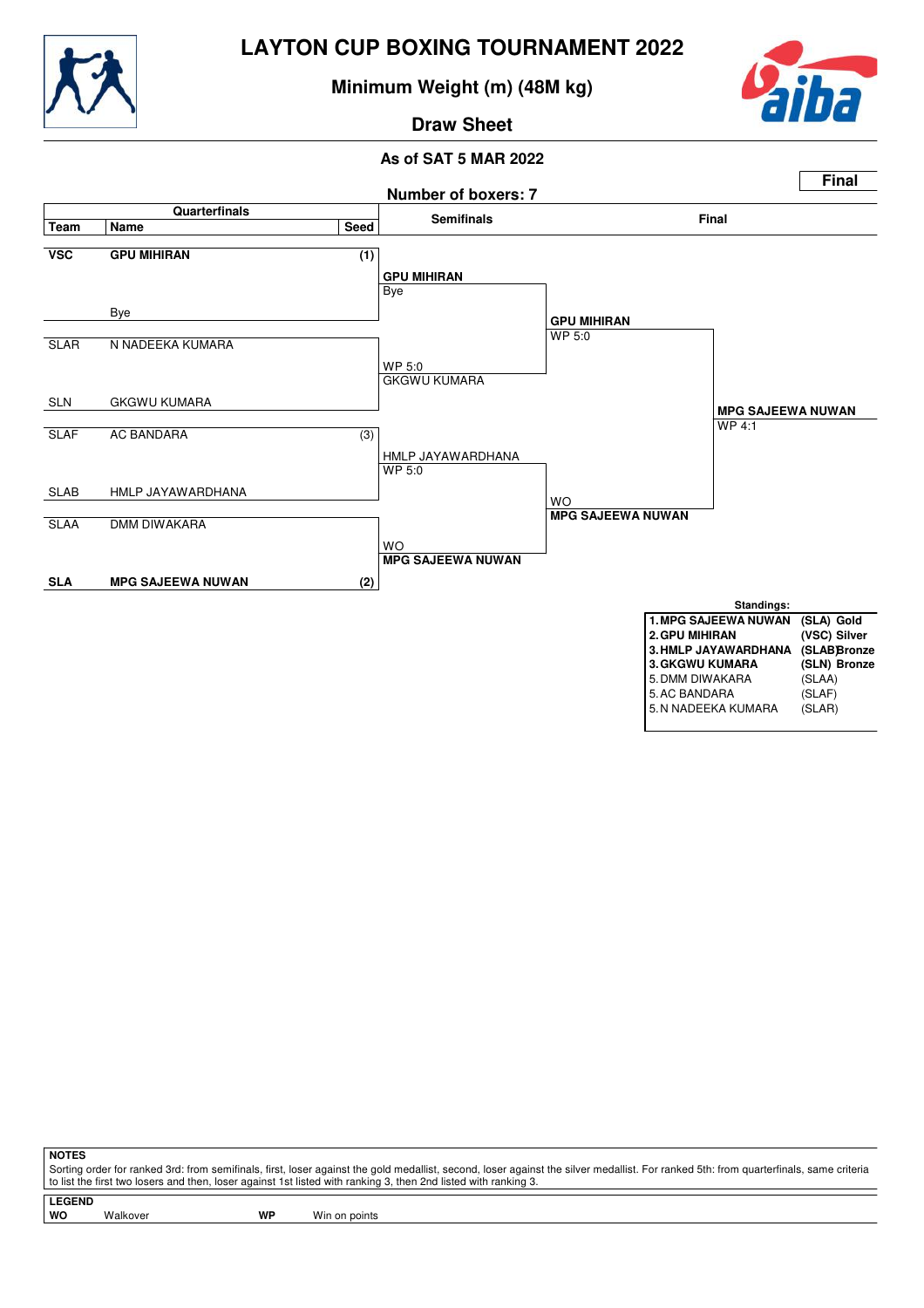

**Fly Weight (m) (51M kg)**



**Draw Sheet**

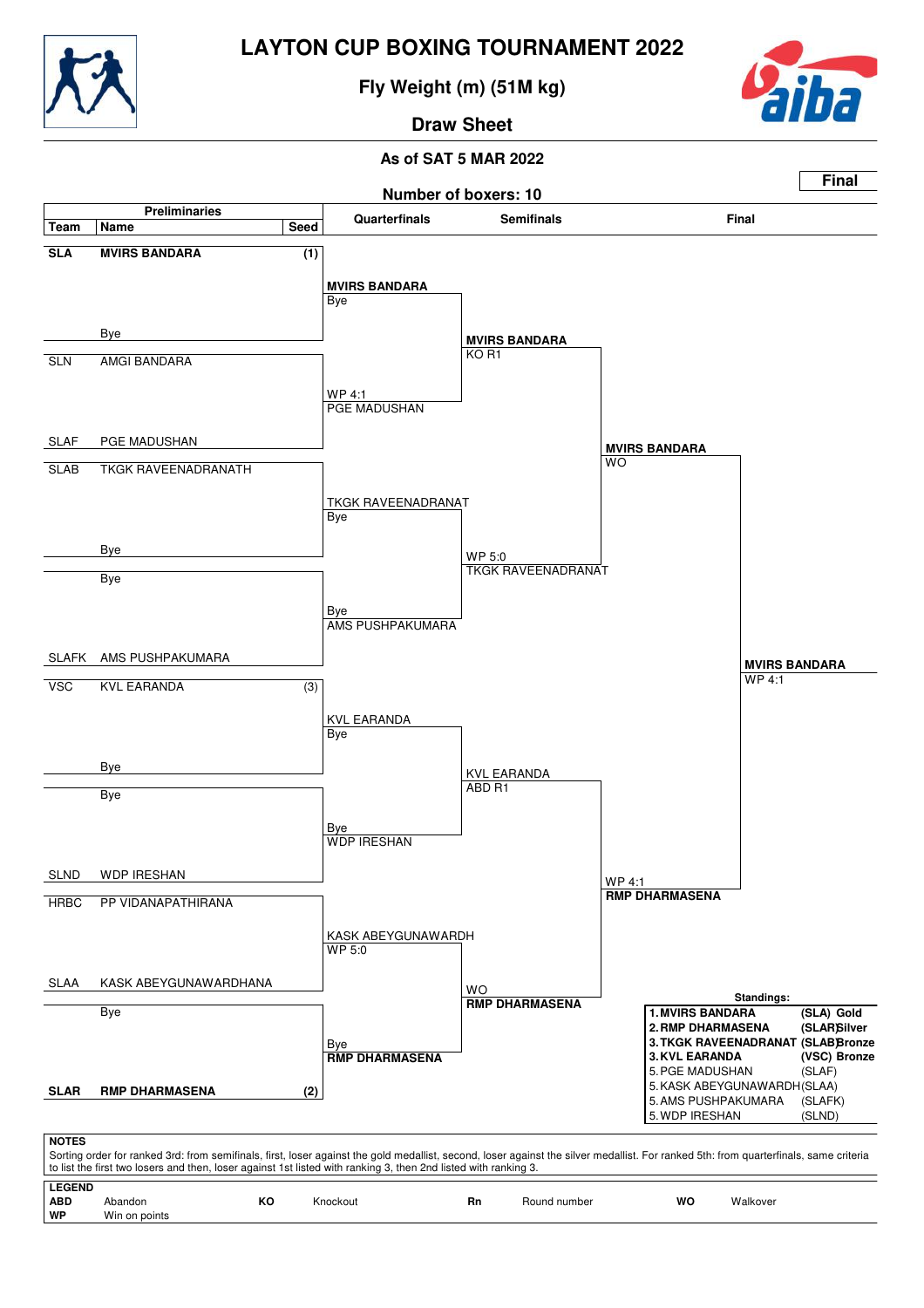

**Bantam Weight (m) (54M kg)**



**Draw Sheet**



|               | <b>NOTES</b>                                                                                                                                                                          |              |            |                       |    |          |    |               |  |
|---------------|---------------------------------------------------------------------------------------------------------------------------------------------------------------------------------------|--------------|------------|-----------------------|----|----------|----|---------------|--|
|               | Sorting order for ranked 3rd: from semifinals, first, loser against the gold medallist, second, loser against the silver medallist. For ranked 5th: from quarterfinals, same criteria |              |            |                       |    |          |    |               |  |
|               | to list the first two losers and then, loser against 1st listed with ranking 3, then 2nd listed with ranking 3.                                                                       |              |            |                       |    |          |    |               |  |
| <b>LEGEND</b> |                                                                                                                                                                                       |              |            |                       |    |          |    |               |  |
|               | Rn                                                                                                                                                                                    | Round number | <b>RSC</b> | Referee Stops Contest | wo | Walkover | WP | Win on points |  |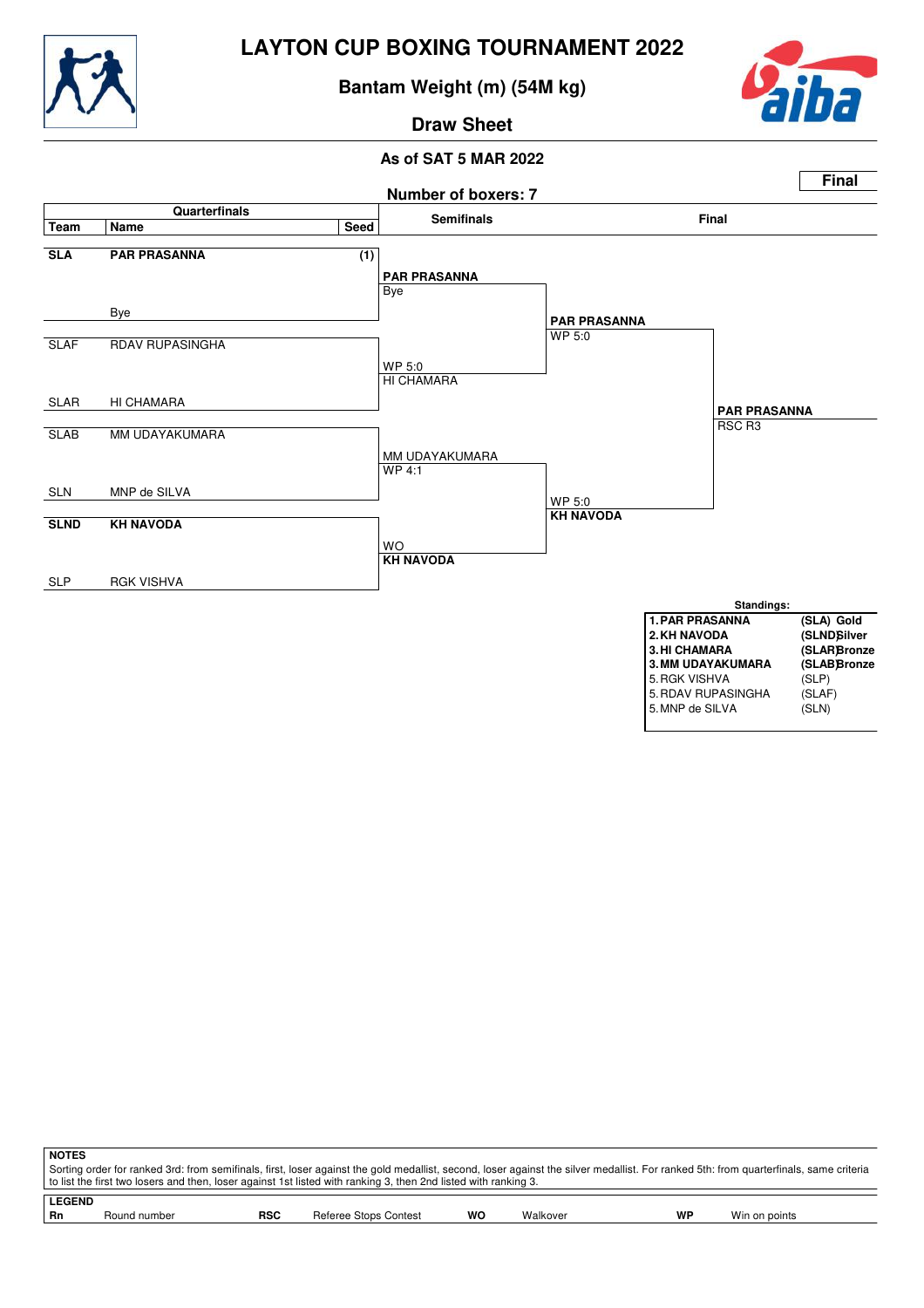

**Feather Weight (m) (57M kg)**



**Draw Sheet**

#### **As of SAT 5 MAR 2022**



**LEGEND**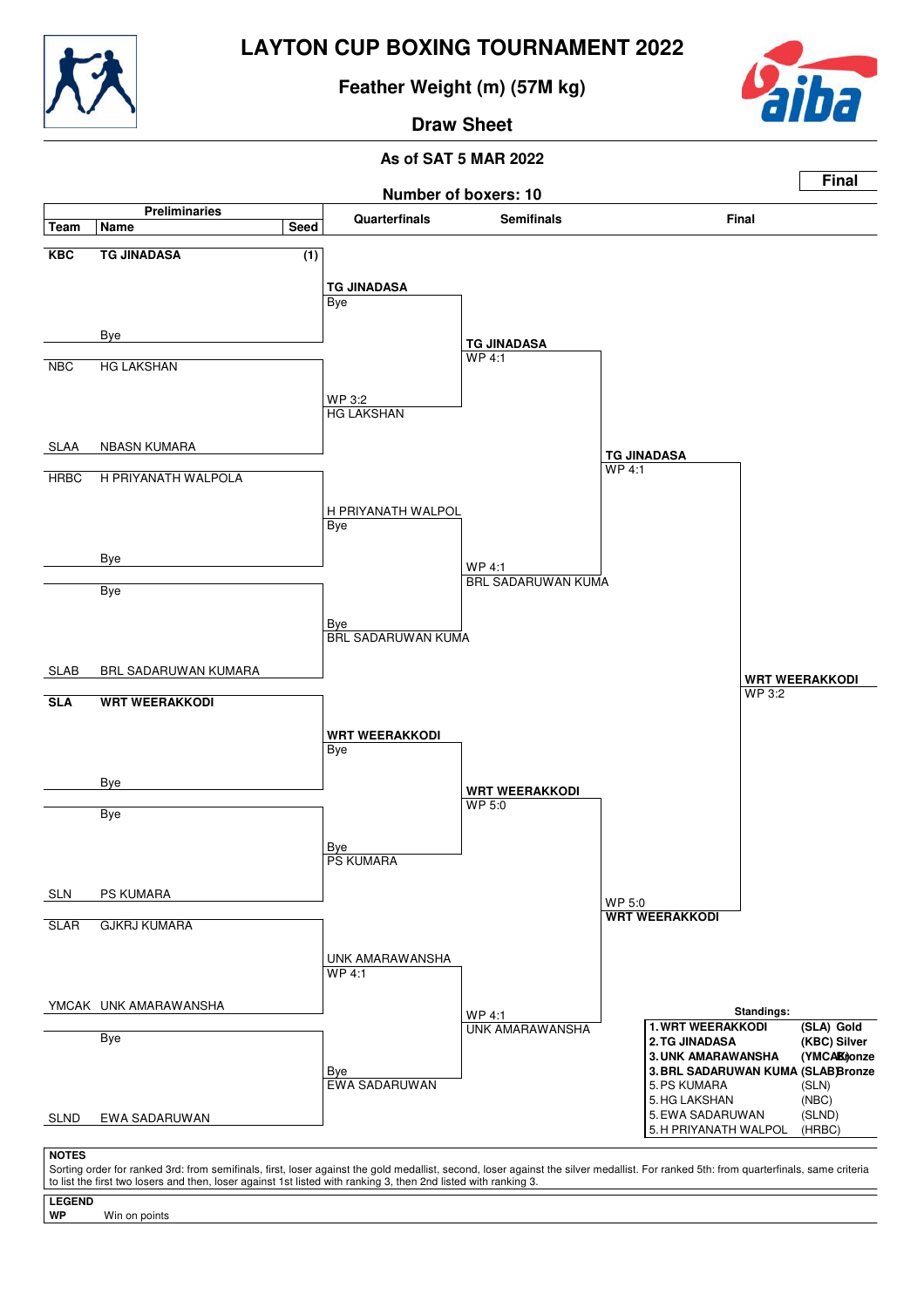

**Light Weight (m) (60M kg)**



**Draw Sheet**



| <b>NOTES</b>  |                                                                                                                                                                                       |            |                       |    |          |    |               |  |  |
|---------------|---------------------------------------------------------------------------------------------------------------------------------------------------------------------------------------|------------|-----------------------|----|----------|----|---------------|--|--|
|               | Sorting order for ranked 3rd: from semifinals, first, loser against the gold medallist, second, loser against the silver medallist. For ranked 5th: from quarterfinals, same criteria |            |                       |    |          |    |               |  |  |
|               | to list the first two losers and then, loser against 1st listed with ranking 3, then 2nd listed with ranking 3.                                                                       |            |                       |    |          |    |               |  |  |
| <b>LEGEND</b> |                                                                                                                                                                                       |            |                       |    |          |    |               |  |  |
|               |                                                                                                                                                                                       |            |                       |    |          |    |               |  |  |
| Rn            | Round number                                                                                                                                                                          | <b>RSC</b> | Referee Stops Contest | wo | Walkover | WP | Win on points |  |  |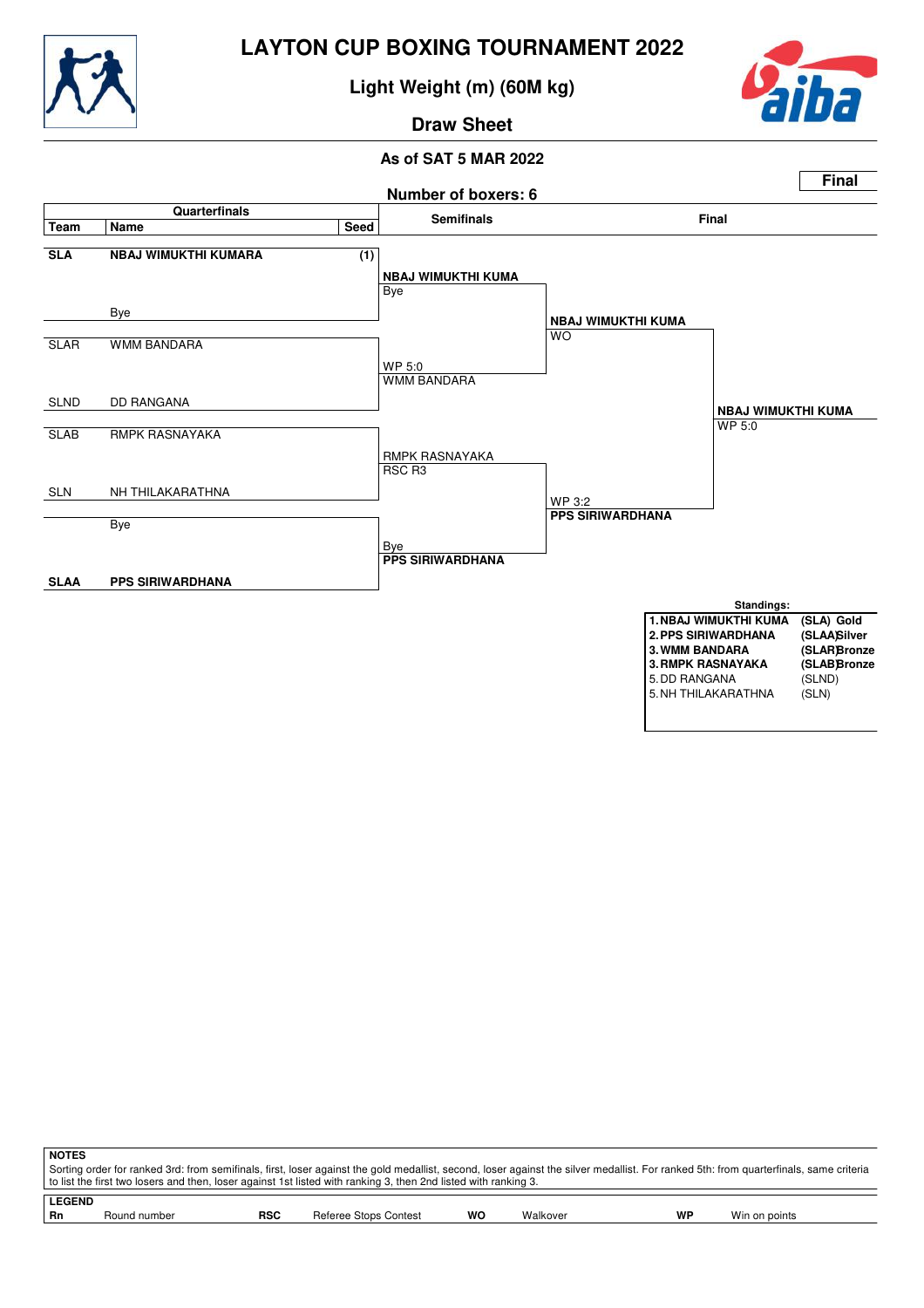

**Light Welter Weight (m) (63.5M kg)**



#### **Draw Sheet**

#### **As of SAT 5 MAR 2022**



|                       | , <del>.</del> |
|-----------------------|----------------|
| 3. HAHD HETTIARACHCHI | (SLNDBronze    |
| 5. LSR NAYANANANDA    | (SLAA)         |
| 5. DBADD BANDARA      | (SLAR)         |
| 5. RAD MADUSHANKA     | (SLP)          |
| 5. EGMM JAYAWEERA     | (SLAB)         |

**NOTES**

Sorting order for ranked 3rd: from semifinals, first, loser against the gold medallist, second, loser against the silver medallist. For ranked 5th: from quarterfinals, same criteria to list the first two losers and then, loser against 1st listed with ranking 3, then 2nd listed with ranking 3.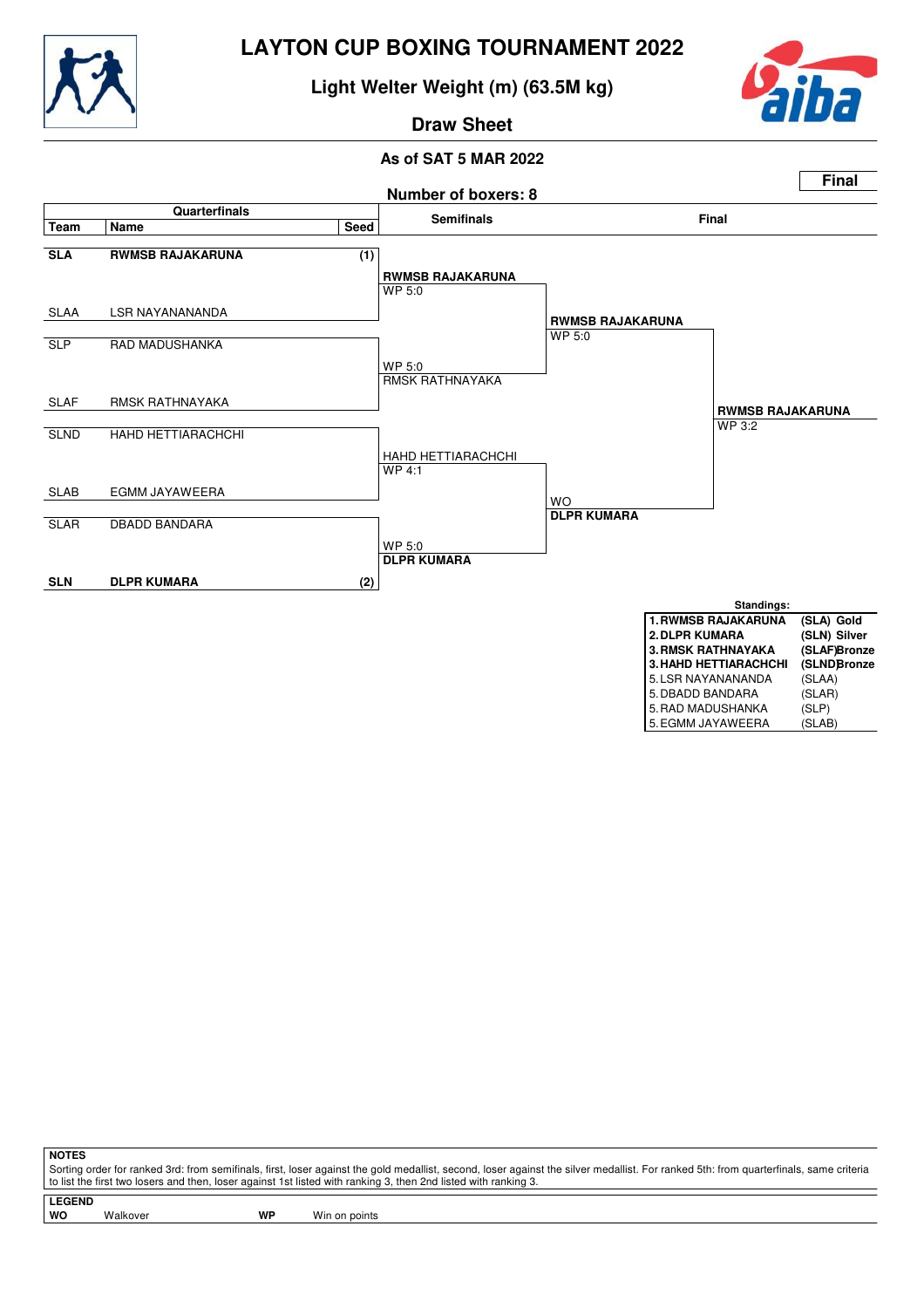

**Welter Weight (m) (67M kg)**



**Draw Sheet**



| <b>NOTES</b>  |                                                                                                                                                                                                                                                                                                          |    |              |    |          |    |               |  |
|---------------|----------------------------------------------------------------------------------------------------------------------------------------------------------------------------------------------------------------------------------------------------------------------------------------------------------|----|--------------|----|----------|----|---------------|--|
|               | Sorting order for ranked 3rd: from semifinals, first, loser against the gold medallist, second, loser against the silver medallist. For ranked 5th: from quarterfinals, same criteria<br>to list the first two losers and then, loser against 1st listed with ranking 3, then 2nd listed with ranking 3. |    |              |    |          |    |               |  |
| <b>LEGEND</b> |                                                                                                                                                                                                                                                                                                          |    |              |    |          |    |               |  |
| <b>ABD</b>    | Abandon                                                                                                                                                                                                                                                                                                  | Rn | Round number | wo | Walkover | WP | Win on points |  |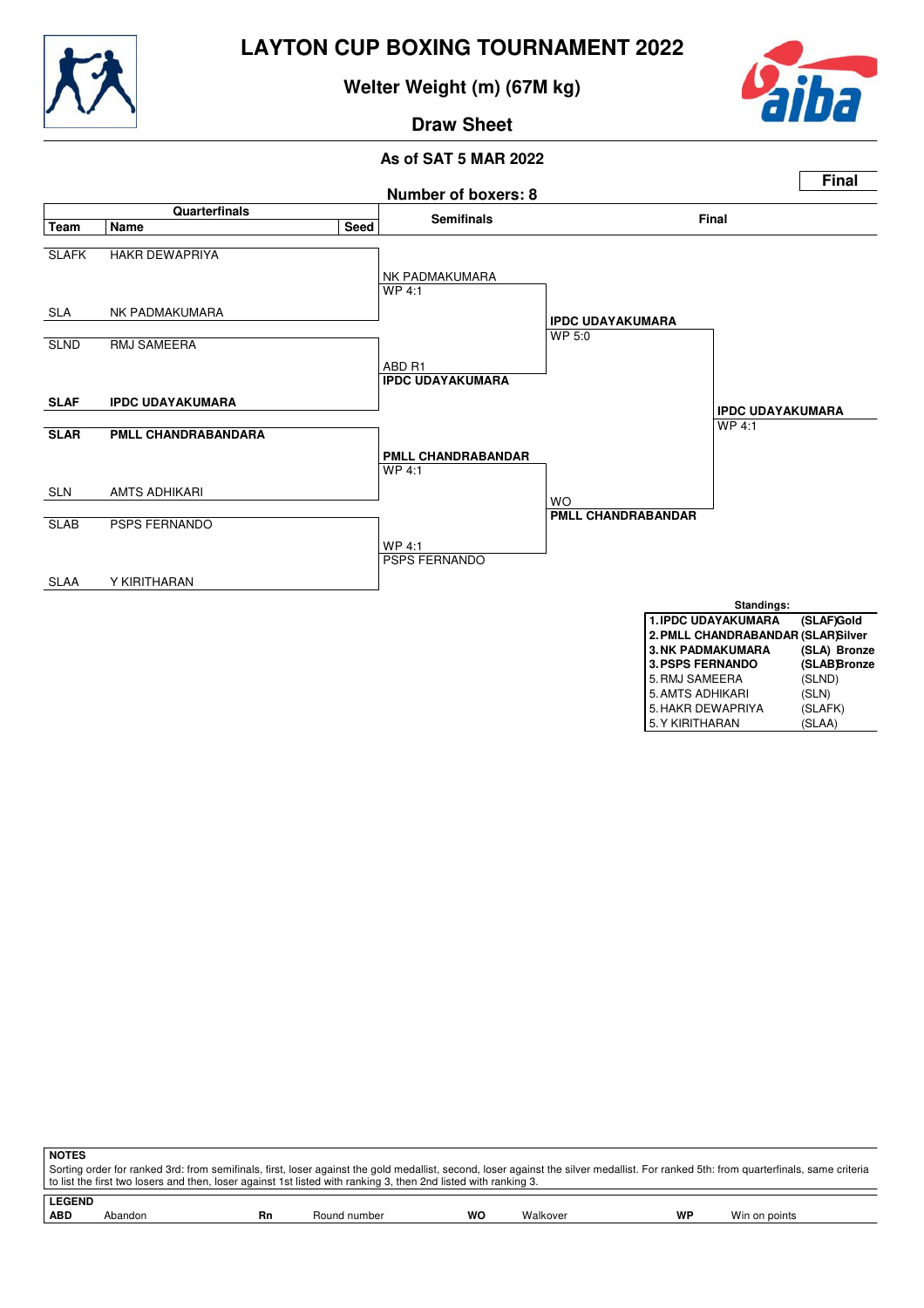

**Light Middle Weight (m) (71M kg)**



**Draw Sheet**

#### **As of SAT 5 MAR 2022**



**NOTES** Sorting order for ranked 3rd: from semifinals, first, loser against the gold medallist, second, loser against the silver medallist. For ranked 5th: from quarterfinals, same criteria to list the first two losers and then, loser against 1st listed with ranking 3, then 2nd listed with ranking 3.

**LEGEND** Abandon **Rn** Round number **WP** Win on points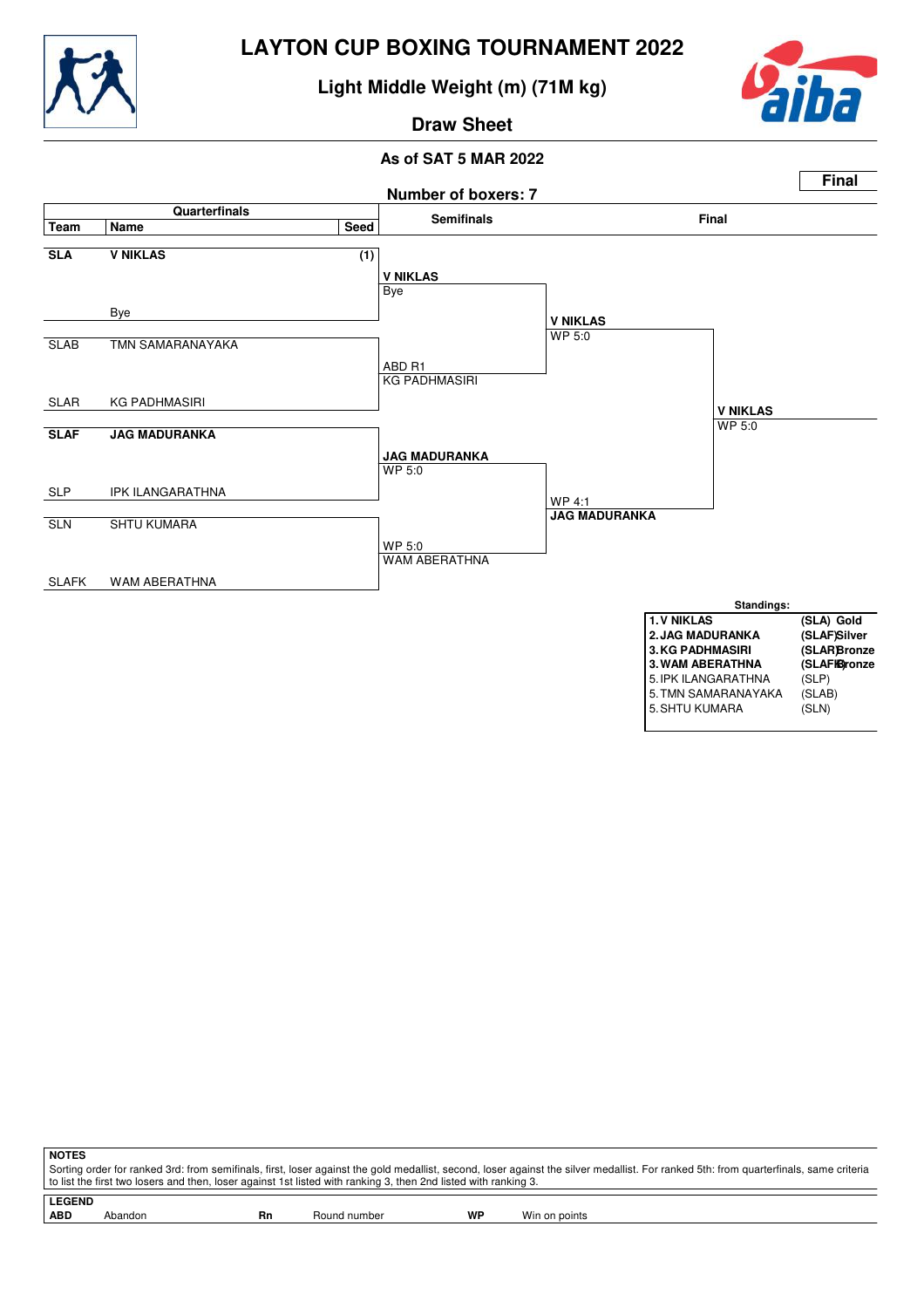

## **Middle Weight (m) (75M kg)**



# **Draw Sheet**

### **As of SAT 5 MAR 2022**



**NOTES**

Sorting order for ranked 3rd: from semifinals, first, loser against the gold medallist, second, loser against the silver medallist. For ranked 5th: from quarterfinals, same criteria to list the first two losers and then, loser against 1st listed with ranking 3, then 2nd listed with ranking 3.

**LEGEND**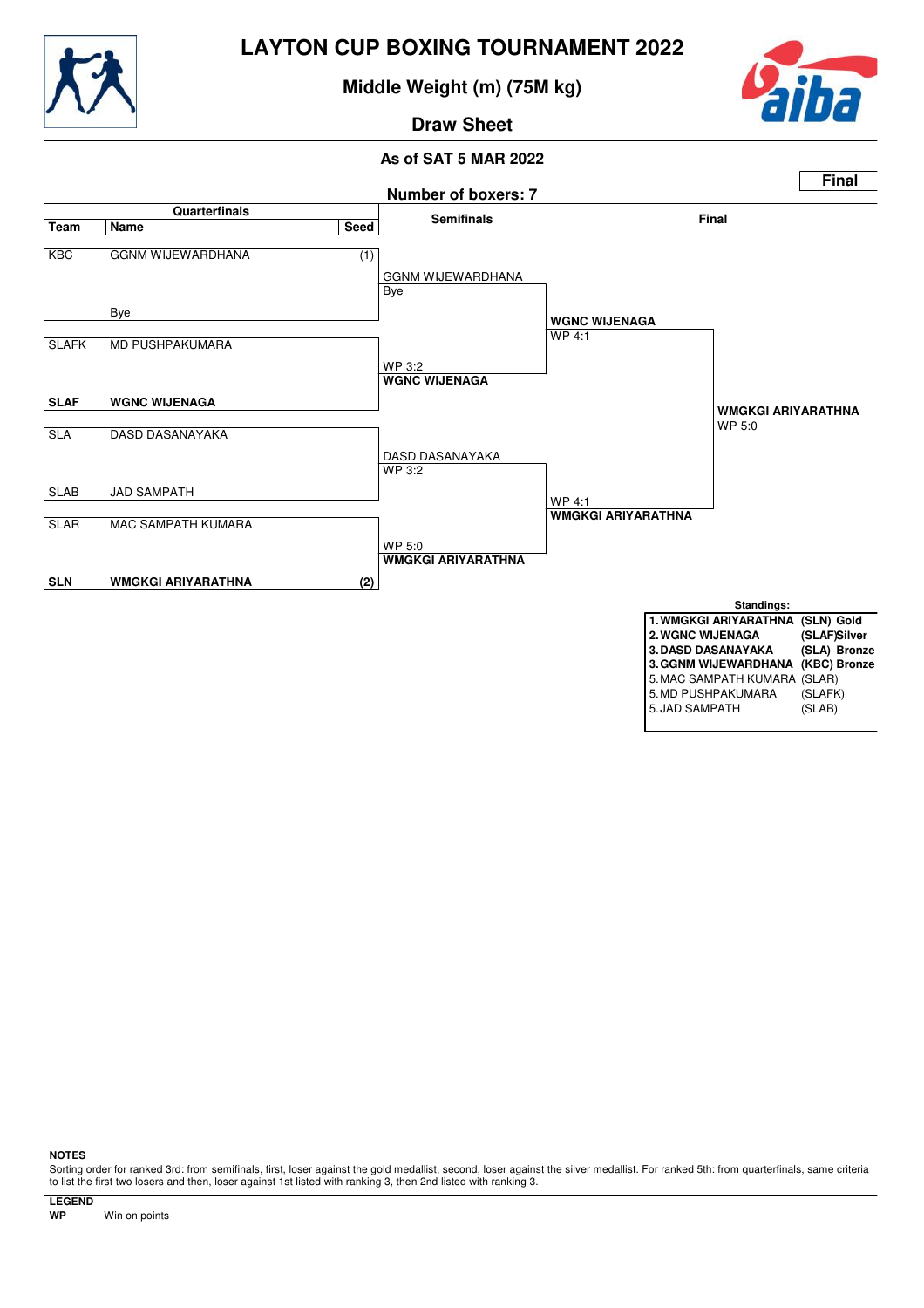

## **Light Heavy Weight (m) (80M kg)**



## **Draw Sheet**

#### **As of SAT 5 MAR 2022**



**NOTES**

Sorting order for ranked 3rd: from semifinals, first, loser against the gold medallist, second, loser against the silver medallist. For ranked 5th: from quarterfinals, same criteria to list the first two losers and then, loser against 1st listed with ranking 3, then 2nd listed with ranking 3.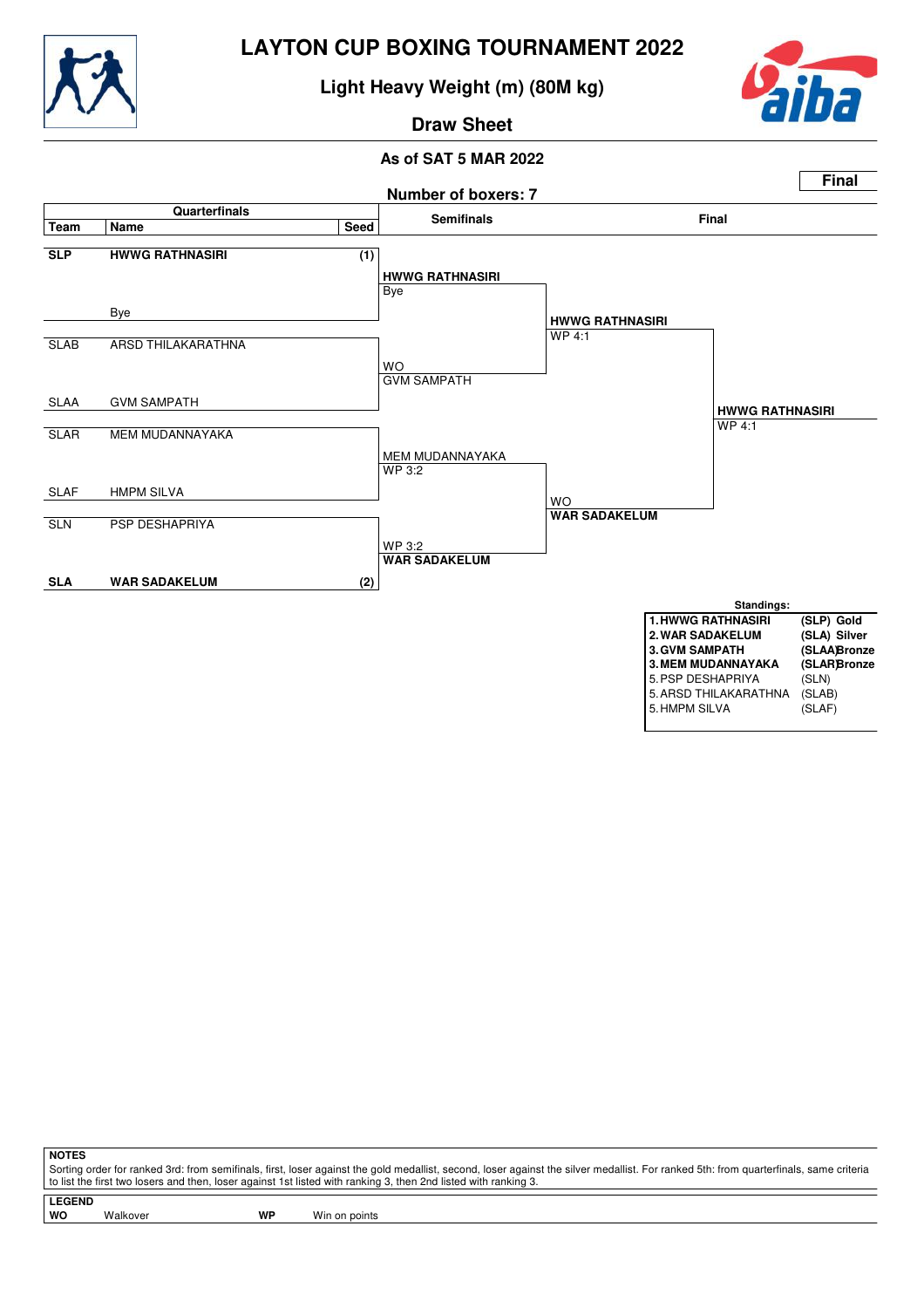

**Cruiser Weight (m) (86M kg)**



# **Draw Sheet**

#### **As of SAT 5 MAR 2022**



**NOTES**

Sorting order for ranked 3rd: from semifinals, first, loser against the gold medallist, second, loser against the silver medallist. For ranked 5th: from quarterfinals, same criteria to list the first two losers and then, loser against 1st listed with ranking 3, then 2nd listed with ranking 3.

**LEGEND**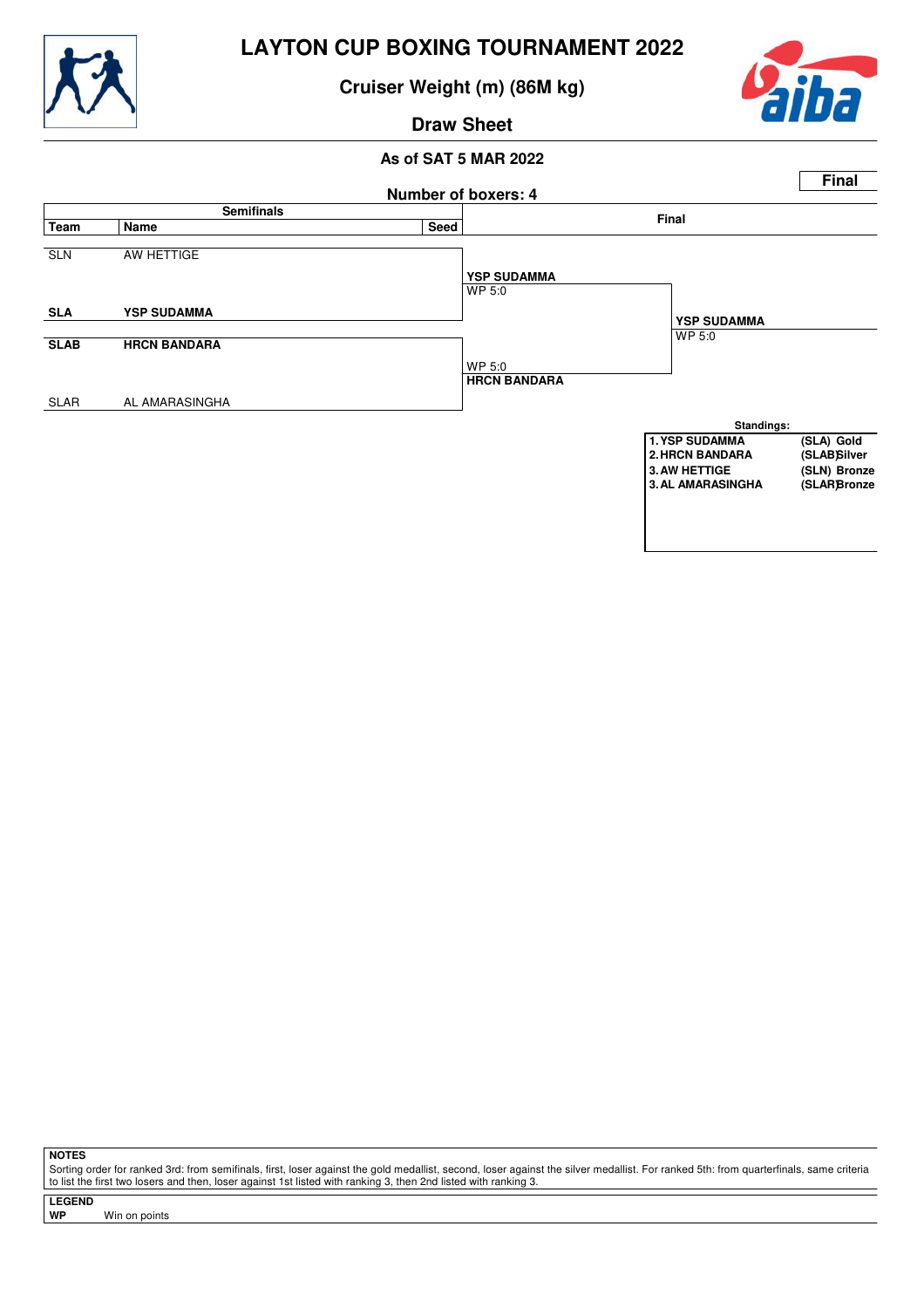

**Heavy Weight (m) (92M kg)**



## **Draw Sheet**

#### **As of SAT 5 MAR 2022**



**NOTES**

Sorting order for ranked 3rd: from semifinals, first, loser against the gold medallist, second, loser against the silver medallist. For ranked 5th: from quarterfinals, same criteria to list the first two losers and then, loser against 1st listed with ranking 3, then 2nd listed with ranking 3.

**LEGEND**